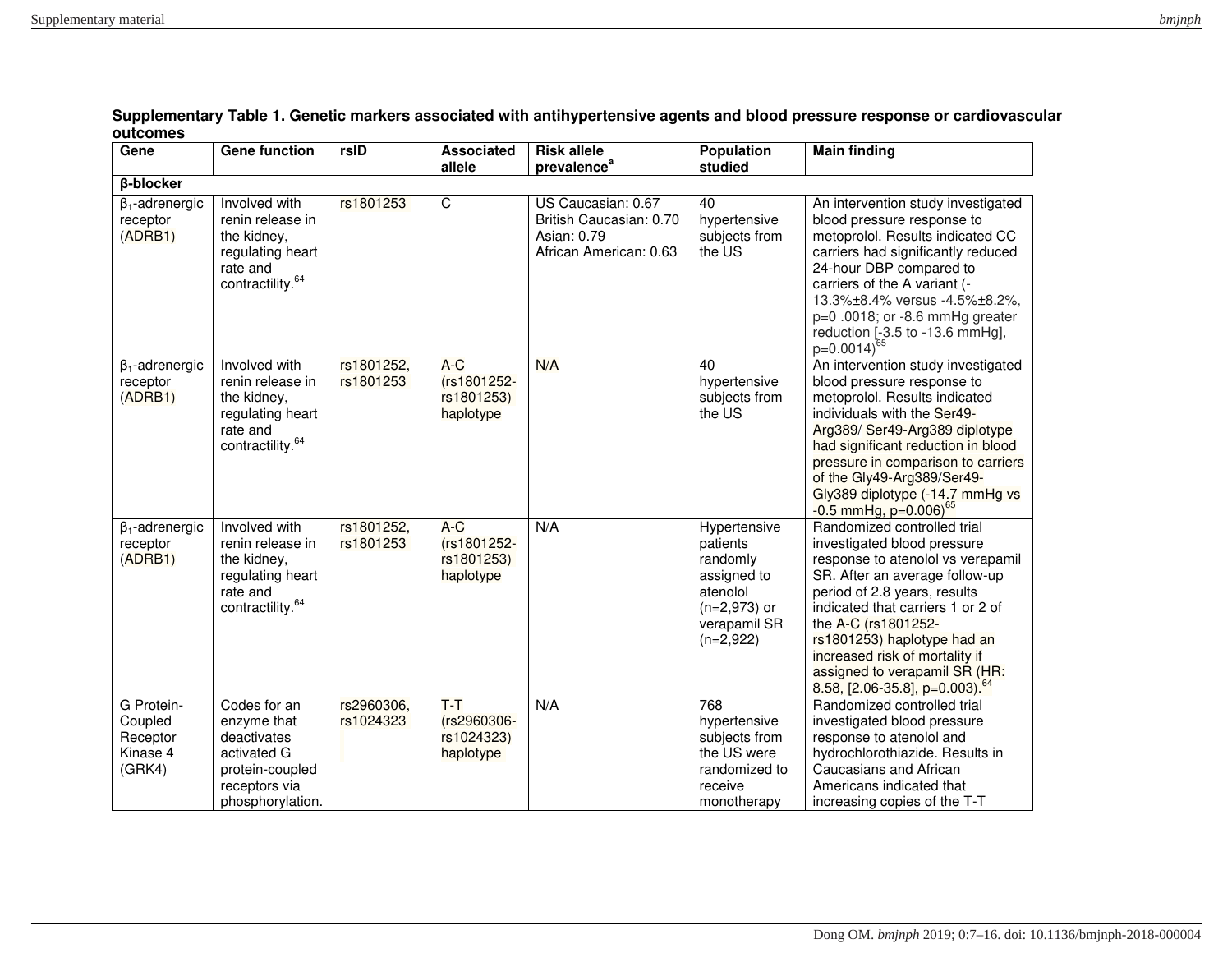| $\sim$<br>Supplementary material | bmjnph |
|----------------------------------|--------|
|                                  |        |
|                                  |        |

|                                                                                                          | GRK4 regulates<br>the dopamine $D_1$<br>receptor. The $D_1$<br>receptor plays a<br>role in regulating<br>the renal tubule<br>ion transport. <sup>51</sup>                   |           |   |                                                                                        | with either<br>atenolol<br>$(n=387)$ or<br>hydrochlorothia<br>zide $(n=381)$                                                                                                           | haplotype were significantly<br>associated with reduced DBP<br>lowering when treated with<br>atenolol (0 copies: $-9.1\pm6.8$ ; 1<br>copy: $-6.8 \pm 7.1$ ; 2 copies:<br>$-5.3\pm6.4$ mmHg, p=0.0088). <sup>66</sup>                                                                                                                                                                                                                                                                                                                                                                                                                                                                                                                                        |
|----------------------------------------------------------------------------------------------------------|-----------------------------------------------------------------------------------------------------------------------------------------------------------------------------|-----------|---|----------------------------------------------------------------------------------------|----------------------------------------------------------------------------------------------------------------------------------------------------------------------------------------|-------------------------------------------------------------------------------------------------------------------------------------------------------------------------------------------------------------------------------------------------------------------------------------------------------------------------------------------------------------------------------------------------------------------------------------------------------------------------------------------------------------------------------------------------------------------------------------------------------------------------------------------------------------------------------------------------------------------------------------------------------------|
|                                                                                                          | β-blockers or thiazide diuretics                                                                                                                                            |           |   |                                                                                        |                                                                                                                                                                                        |                                                                                                                                                                                                                                                                                                                                                                                                                                                                                                                                                                                                                                                                                                                                                             |
| Neuronal<br>precursor cell<br>expressed<br>development<br>ally down-<br>regulated 4-<br>like<br>(NEDD4L) | Codes for an<br>enzyme that<br>helps regulate<br>renal epithelial<br>sodium<br>channel<br>(ENaC) and<br>$Na^+/Cl^-$ co-<br>transporter<br>$(NCC)^{67}$                      | rs4149601 | G | US Caucasian: 0.65<br>British Caucasian: 0.69<br>Asian: 0.79<br>African American: 0.65 | Swedish and<br>Norwegian<br>hypertensive<br>patients<br>randomized to<br>monotherapy<br><b>ß-blockers</b><br>$(n=1, 337),$<br>diuretics<br>$(n=526)$ or to<br>diltiazem<br>$(n=2,036)$ | A retrospective analysis of data<br>from a randomized control trial<br>conducted in hypertensive<br>patients either receiving diltiazem,<br>diuretics, or β-blocker was<br>completed. Genetic analyses<br>indicated G carriers (GG + GA vs<br>AA) receiving β-blockers or<br>diuretic monotherapy had<br>significantly higher SBP (-<br>19.5±16.8 vs. -15.0±19.3 mmHg,<br>$p$ <0.001) and DBP (-15.4 $\pm$ 8.3 vs.<br>$-14.1 \pm 8.4$ mmHg,<br>p=0.02) reduction at 6-months. <sup>67</sup><br>Follow-up at 4.5 years in the<br>same study indicated G carriers<br>(GG + GA vs AA) randomized to<br>β-blockers and/or diuretic<br>monotherapy had lower<br>cardiovascular events (MI and<br>strokes) (RR = 0.52, (0.36-0.74),<br>$p<0.001$ ). <sup>67</sup> |
| <b>Thiazide diuretic</b>                                                                                 |                                                                                                                                                                             |           |   |                                                                                        |                                                                                                                                                                                        |                                                                                                                                                                                                                                                                                                                                                                                                                                                                                                                                                                                                                                                                                                                                                             |
| Neuronal<br>precursor cell<br>expressed<br>development<br>ally down-<br>regulated 4-<br>like<br>(NEDD4L) | Codes for an<br>enzyme that<br>helps regulate<br>renal epithelial<br>sodium<br>channel<br>(ENaC) and<br>Na <sup>+</sup> /Cl <sup>-</sup> co-<br>transporter<br>$(NCC)^{67}$ | rs4149601 | G | US Caucasian: 0.65<br>British Caucasian: 0.69<br>Asian: 0.79<br>African American: 0.65 | 1076 controls<br>and 269<br>hypertensive<br>cases from the<br><b>US and Puerto</b><br>Rico                                                                                             | A genetic sub-study indicated<br>White AG carriers not treated with<br>thiazide diuretic was significantly<br>associated with increased risk of<br>cardiovascular outcomes (all-<br>cause death, nonfatal MI, nonfatal<br>stroke) (OR: 10.65 [1.18-96.25],<br>p=0.022). <sup>68</sup>                                                                                                                                                                                                                                                                                                                                                                                                                                                                       |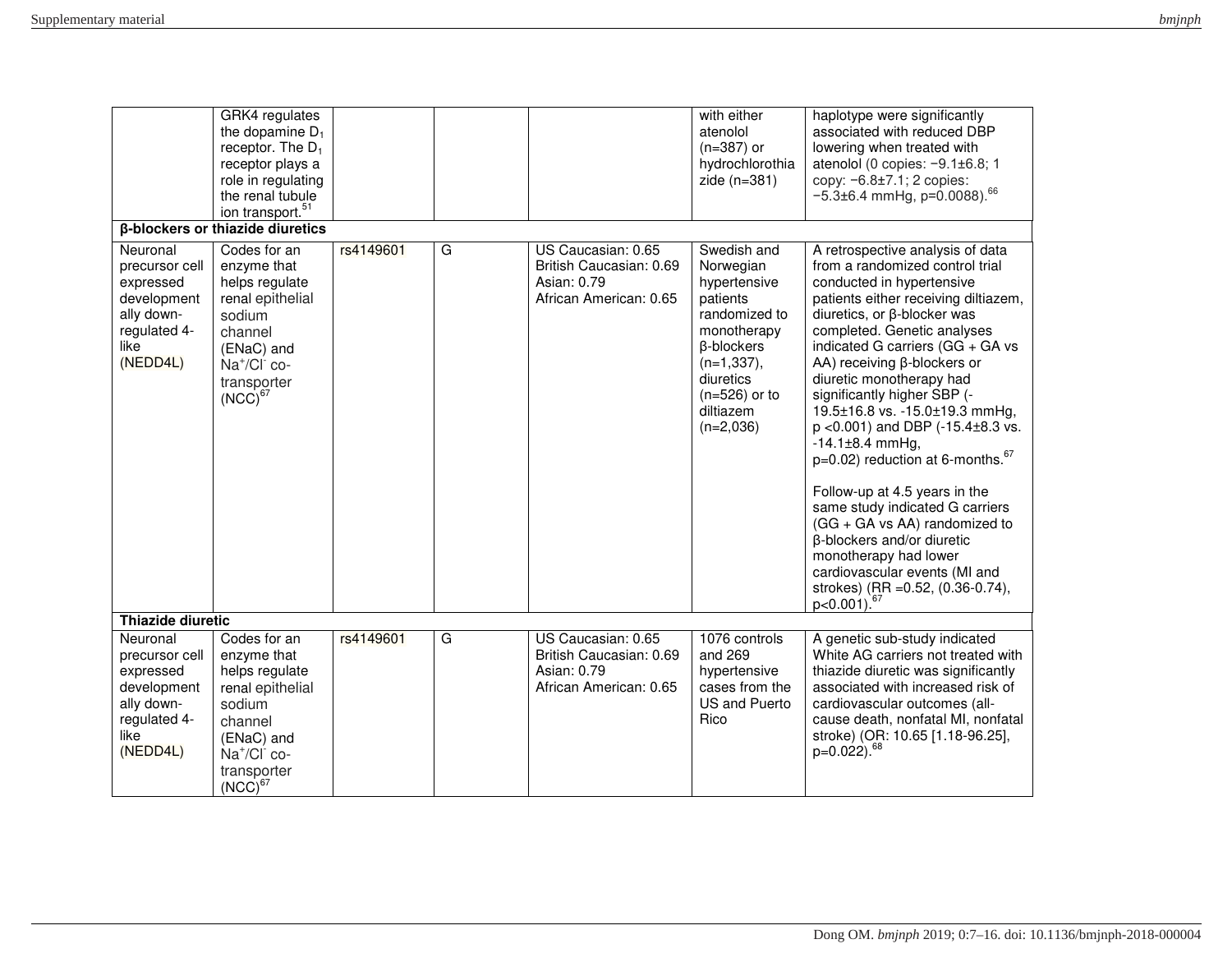| Adducin 1<br>(ADD1)                                     | Codes for a<br>protein found in<br>the renal tubule<br>that helps<br>regulate ion<br>transport. <sup>69</sup>                                                                                                                                                                  | rs4961                 |                                                | US Caucasian: 0.22<br>British Caucasian: 0.26<br>Asian: 0.54<br>African American: 0.06 | 477<br>hypertensive<br>individuals and<br>322<br>normotensive<br>individuals in<br>Milan and<br>France | An intervention study investigated<br>blood pressure response to<br>hydrochlorothiazide. Results<br>indicated heterozygous carriers of<br>the T allele had a significant<br>response to hydrochlorothiazide<br>when compared to carriers of the<br>AA genotype at two-months<br>(mean: -14.7 (SE 2.2) vs -6.8 (SE<br>1.4) mmHg, $p=0.002$ . <sup>69</sup>                |
|---------------------------------------------------------|--------------------------------------------------------------------------------------------------------------------------------------------------------------------------------------------------------------------------------------------------------------------------------|------------------------|------------------------------------------------|----------------------------------------------------------------------------------------|--------------------------------------------------------------------------------------------------------|--------------------------------------------------------------------------------------------------------------------------------------------------------------------------------------------------------------------------------------------------------------------------------------------------------------------------------------------------------------------------|
|                                                         | Number of antihypertensive agents                                                                                                                                                                                                                                              |                        |                                                |                                                                                        |                                                                                                        |                                                                                                                                                                                                                                                                                                                                                                          |
| G Protein-<br>Coupled<br>Receptor<br>Kinase 4<br>(GRK4) | Codes for an<br>enzyme that<br>deactivates<br>activated G<br>protein-coupled<br>receptors via<br>phosphorylation.<br>GRK4 regulates<br>the dopamine $D_1$<br>receptor. The $D_1$<br>receptor plays a<br>role in regulating<br>the renal tubule<br>ion transport. <sup>51</sup> | rs296036,<br>rs1024323 | $A-T$<br>(rs296036-<br>rs1024323)<br>haplotype | N/A                                                                                    | 100 patients<br>with<br>hypertension in<br>Zurich                                                      | GRK4 variants were investigated<br>and associated with the number<br>of antihypertensive agents<br>required for blood pressure<br>control. Results indicated<br>individuals homozygous for the A-<br>T haplotype (vs 1 or 0 copies)<br>required significantly more<br>antihypertensive agents for blood<br>pressure control (2.59 vs<br>1.95, $p=0.043$ ). <sup>70</sup> |

*Adapted from a published review<sup>63</sup>*

## **<sup>a</sup>Based on 1000 Genomes Project Samples.<sup>53</sup>**

Ethnic groups defined by specific 1000 Genomes Project populations: *US Caucasian:* Utah residents with northern and western European ancestry (CEU); *British Caucasian:* British in England and Scotland (GBR); *Asian:* Han Chinese in Beijing, China (CHB); *African American:* Americans of African Ancestry in SW USA (ASW)

## **Abbreviations:**

SR= sustained release, HR = hazard ratio, SBP= systolic blood pressure, DBP= diastolic blood pressure, MI=myocardial infarction, RR=relative risk, OR=odds ratio, SE = standard error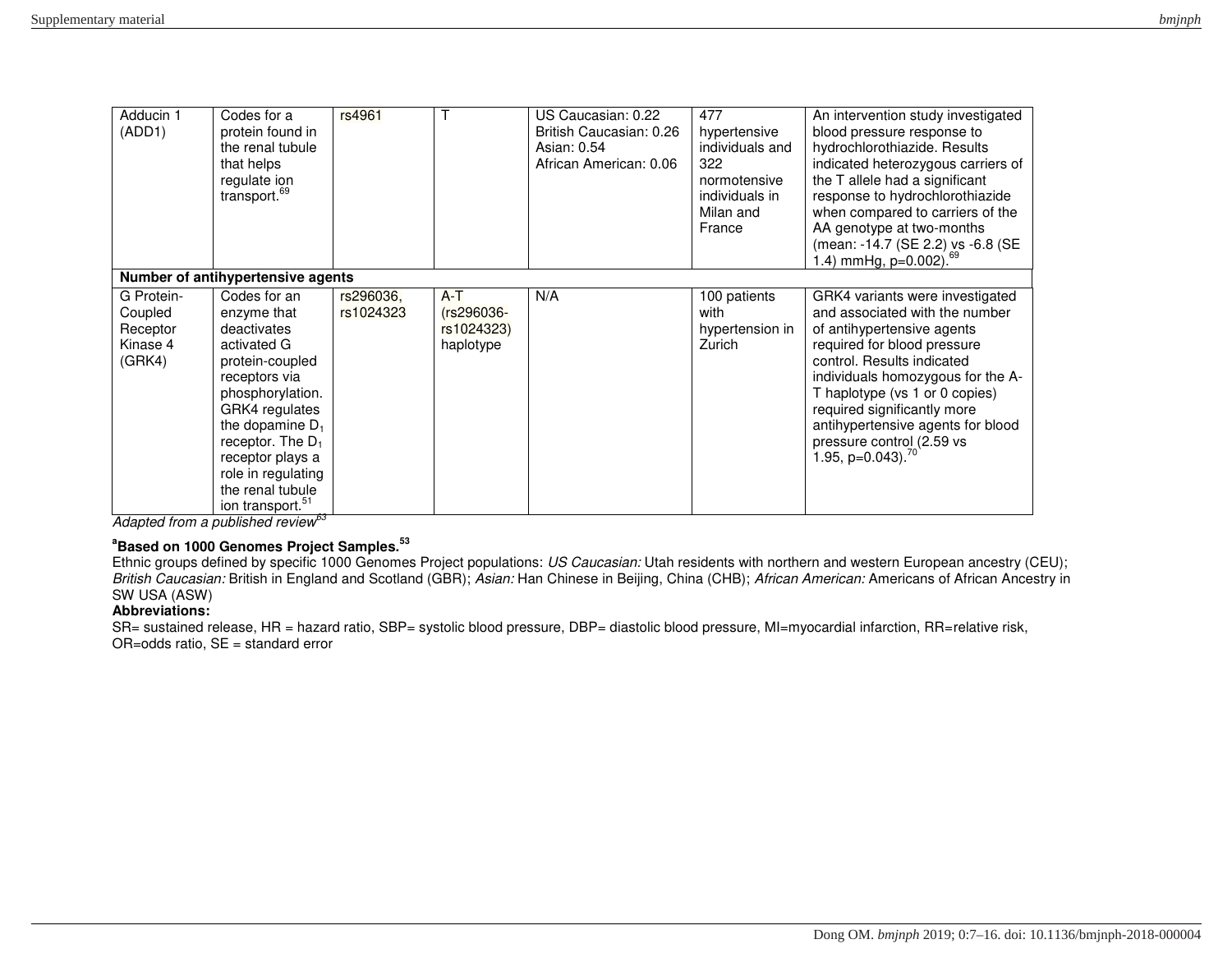| Gene                                                                 | <b>Gene function</b>                                                                                                                                                                                      | rsID             | <b>Associated risk</b><br>allele | <b>Risk allele</b><br>prevalence <sup>a</sup>                                                                                                                                                       | <b>Population studied</b>                                                                                                     | <b>Main finding</b>                                                                                                                                                                                                                                                                                                                                           |  |  |
|----------------------------------------------------------------------|-----------------------------------------------------------------------------------------------------------------------------------------------------------------------------------------------------------|------------------|----------------------------------|-----------------------------------------------------------------------------------------------------------------------------------------------------------------------------------------------------|-------------------------------------------------------------------------------------------------------------------------------|---------------------------------------------------------------------------------------------------------------------------------------------------------------------------------------------------------------------------------------------------------------------------------------------------------------------------------------------------------------|--|--|
| <b>Resistant hypertension</b>                                        |                                                                                                                                                                                                           |                  |                                  |                                                                                                                                                                                                     |                                                                                                                               |                                                                                                                                                                                                                                                                                                                                                               |  |  |
| Inducible nitric<br>oxide<br>synthase<br>(iNOS)                      | Induced when<br>inflammation or<br>cardiac damage is<br>present and can cause<br>vascular dysfunction<br>when nitric oxide<br>reacts with oxygen<br>species to produce<br>peroxynitrite. <sup>72</sup>    | rs2297518        | A                                | US Caucasian: 0.18<br>British Caucasian: 0.24<br>Asian: 0.16<br>African American: 0.15                                                                                                              | 113 normotensive,<br>115 with controlled<br>hypertension, and 82<br>individuals with<br>resistant hypertension<br>in Brazil   | In a retrospective analysis,<br>GA and AA carriers were<br>more commonly found<br>among hypertensive and<br>resistant hypertensive<br>individuals when compared<br>to normotensive individuals<br>$(OR = 2.05, p=0.016).^{73}$                                                                                                                                |  |  |
| Angiotensinog<br>en<br>(AGT)                                         | Codes for a protein<br>that is part of the first<br>step of the renin-<br>angiotensin system,<br>which causes eventual<br>blood vessels to<br>constrict and<br>increases blood<br>pressure. <sup>74</sup> | rs699            | $\mathsf{T}$                     | US Caucasian: 0.59<br>British Caucasian: 0.63<br>Asian: 0.21<br>African American: 0.23                                                                                                              | 70 normotensive, 80<br>with controlled<br>hypertensive, and 70<br>with resistant<br>hypertension in Brazil                    | In a prospective study, a<br>multifactor dimensionality<br>reduction model was<br>developed, which indicated<br>that T allele carriers were<br>at an increased risk for<br>hypertension (controlled<br>and resistant), especially<br>for subjects over the age of<br>50 years. $73$                                                                           |  |  |
| Angiotensinog<br>en<br>(AGT)                                         | Codes for a protein<br>that is part of the first<br>step of the renin-<br>angiotensin system,<br>which causes eventual<br>blood vessels to<br>constrict and<br>increases blood<br>pressure. <sup>74</sup> | rs699,<br>rs5051 | T (rs699),<br>G (rs5051)         | rs699<br>US Caucasian: 0.59<br>British Caucasian: 0.63<br>Asian: 0.21<br>African American: 0.23<br>rs5051<br>US Caucasian: 0.61<br>British Caucasian: 0.63<br>Asian: 0.22<br>African American: 0.77 | 2,354 treatment<br>responsive controls,<br>2,203 treatment<br>resistant cases from a<br>multicenter study                     | In a case-control<br>retrospective analysis,<br>variants that were<br>significantly associated with<br>resistant hypertension<br>included the rs699 T allele<br>(OR: 1.27 (1.12-1.44),<br>p=0.0001), and rs5051 G<br>allele (OR: 1.36 (1.20-<br>1.53), p<0.0001). This<br>relationship was found in<br>Caucasians but not African<br>Americans. <sup>75</sup> |  |  |
| ATPase<br>Plasma<br>Membrane<br>$Ca2+$<br>Transporting 1<br>(ATP2B1) | Codes for a protein<br>that is involved with<br>intracellular calcium<br>homeostasis and<br>smooth cell<br>contraction. $76$                                                                              | rs1281781<br>9   | A                                | US Caucasian: 0.13<br>British Caucasian: 0.12<br>Asian: 0.06<br>African American: 0.02                                                                                                              | 1,225 with controlled<br>hypertension and 526<br>with resistant<br>hypertension<br>individuals from the<br>US and Puerto Rico | In a genetic sub-study of a<br>larger randomized<br>controlled trial, the A allele<br>was associated with<br>resistant hypertension in<br>European Americans (OR:<br>$1.57(1.17 -$                                                                                                                                                                            |  |  |

# **Supplementary Table 2. A summary of genetic markers associated with resistant hypertension and treatment efficacy**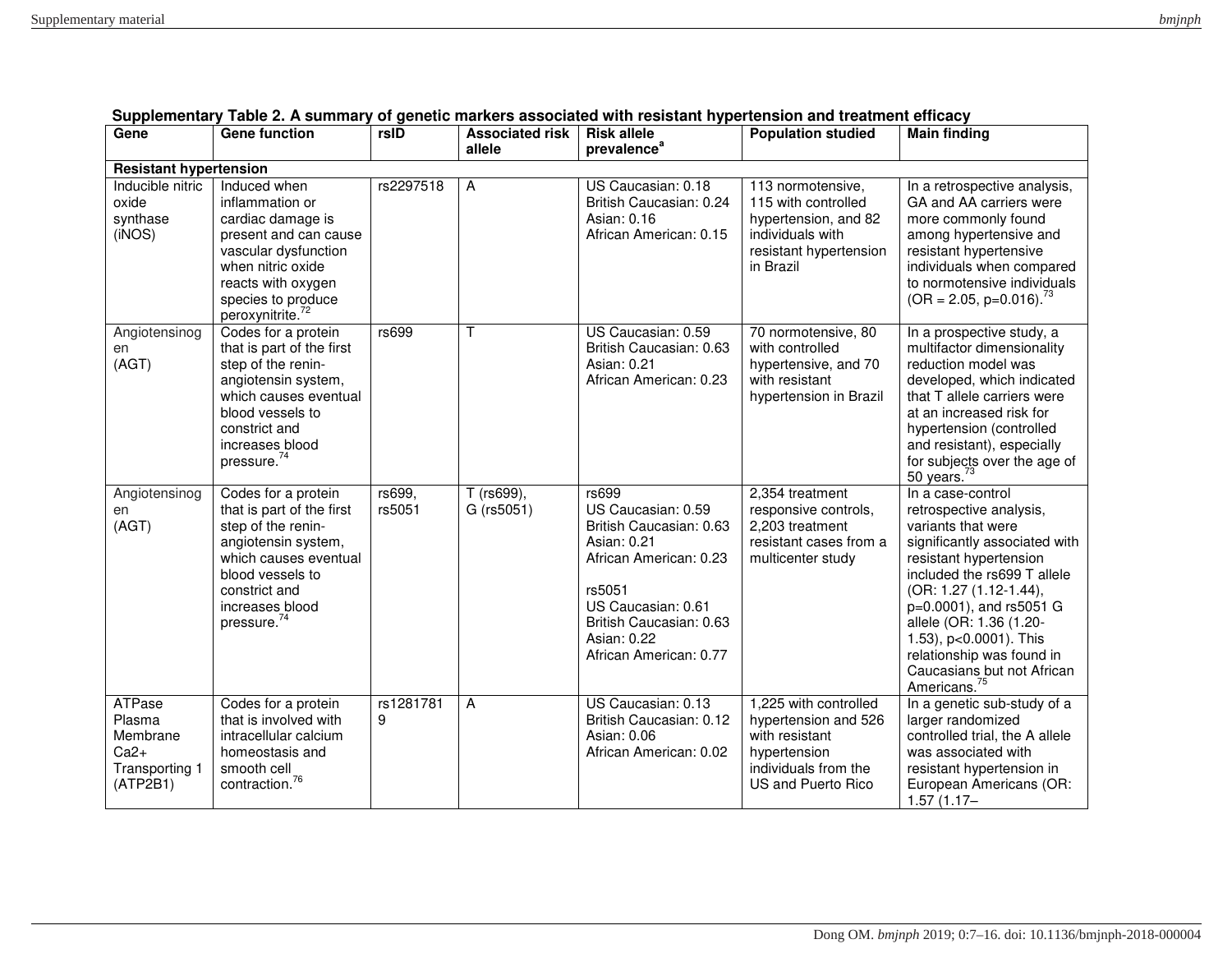| bmjnph |
|--------|
|--------|

|                                           |                                                                                                                                                                  |           |   |                                                                                        |                                                                                                          | 2.01), $p=2.44\times10^{-3}$<br>and Hispanics (OR:1.76<br>$(1.27-2.44)$ , p=7.69×10 <sup>-4</sup> ).<br>Each additional copy of the<br>A allele increased risk of<br>resistant hypertension<br>(57% to 76%). <sup>76</sup>                                                                                                                                                                              |
|-------------------------------------------|------------------------------------------------------------------------------------------------------------------------------------------------------------------|-----------|---|----------------------------------------------------------------------------------------|----------------------------------------------------------------------------------------------------------|---------------------------------------------------------------------------------------------------------------------------------------------------------------------------------------------------------------------------------------------------------------------------------------------------------------------------------------------------------------------------------------------------------|
| <b>Treatment efficacy</b>                 |                                                                                                                                                                  | rs8031149 |   | N/A                                                                                    |                                                                                                          |                                                                                                                                                                                                                                                                                                                                                                                                         |
| Epithelial<br>sodium<br>channel<br>(ENaC) | Major regulator of the<br>reabsorption of salt<br>across several<br>epithelial tissues,<br>including the colon,<br>sweat glands, salivary<br>ducts, and nephron. | 8         | T |                                                                                        | 22 Black Africans and<br>mixed-ancestry<br>individuals with<br>resistant hypertension<br>in South Africa | An intervention study<br>involving the addition of<br>amiloride to<br>antihypertensive regimen<br>was conducted. Average<br>reduction of 36/17 mmHg<br>was observed (from an<br>average of 172/99<br>$mmHg$ ). <sup>78</sup><br>Carriers of at least one T<br>allele may benefit from<br>treatment with amiloride. <sup>72</sup>                                                                        |
| Cytochrome<br>P45011B2<br>(CYP11B2)       | Aldosterone synthase<br>is the rate-limiting step<br>in the synthesis of<br>aldosterone. <sup>72</sup>                                                           | rs1799998 | T | US Caucasian: 0.58<br>British Caucasian: 0.49<br>Asian: 0.74<br>African American: 0.84 | 62 resistant<br>hypertension<br>individuals in Brazil                                                    | A cross-sectional analysis<br>investigating the impact of<br>rs1799998 in patients with<br>resistant hypertension<br>using a multiple linear<br>regression model, and the<br>TT genotype was a<br>significant factor for plasma<br>aldosterone concentration<br>levels. <sup>79</sup><br>Results indicated that<br>spironolactone treatment<br>may not be preferred for TT<br>carriers. <sup>7279</sup> |
| Cytochrome<br>P450 4A11<br>(CYP4A11)      | Causes<br>vasoconstriction and<br>natriuresis through the<br>oxidation of<br>arachidonic acid. <sup>80</sup>                                                     | rs3890011 | C | US Caucasian: 0.78<br>British Caucasian: 0.77<br>Asian: 0.51<br>African American: 0.39 | 83 African Americans<br>with resistant<br>hypertension                                                   | A randomized controlled<br>pilot study investigated the<br>genetic impact of<br>rs3890011 on blood<br>pressure controlled with<br>placebo, spironolactone,<br>amiloride, and                                                                                                                                                                                                                            |